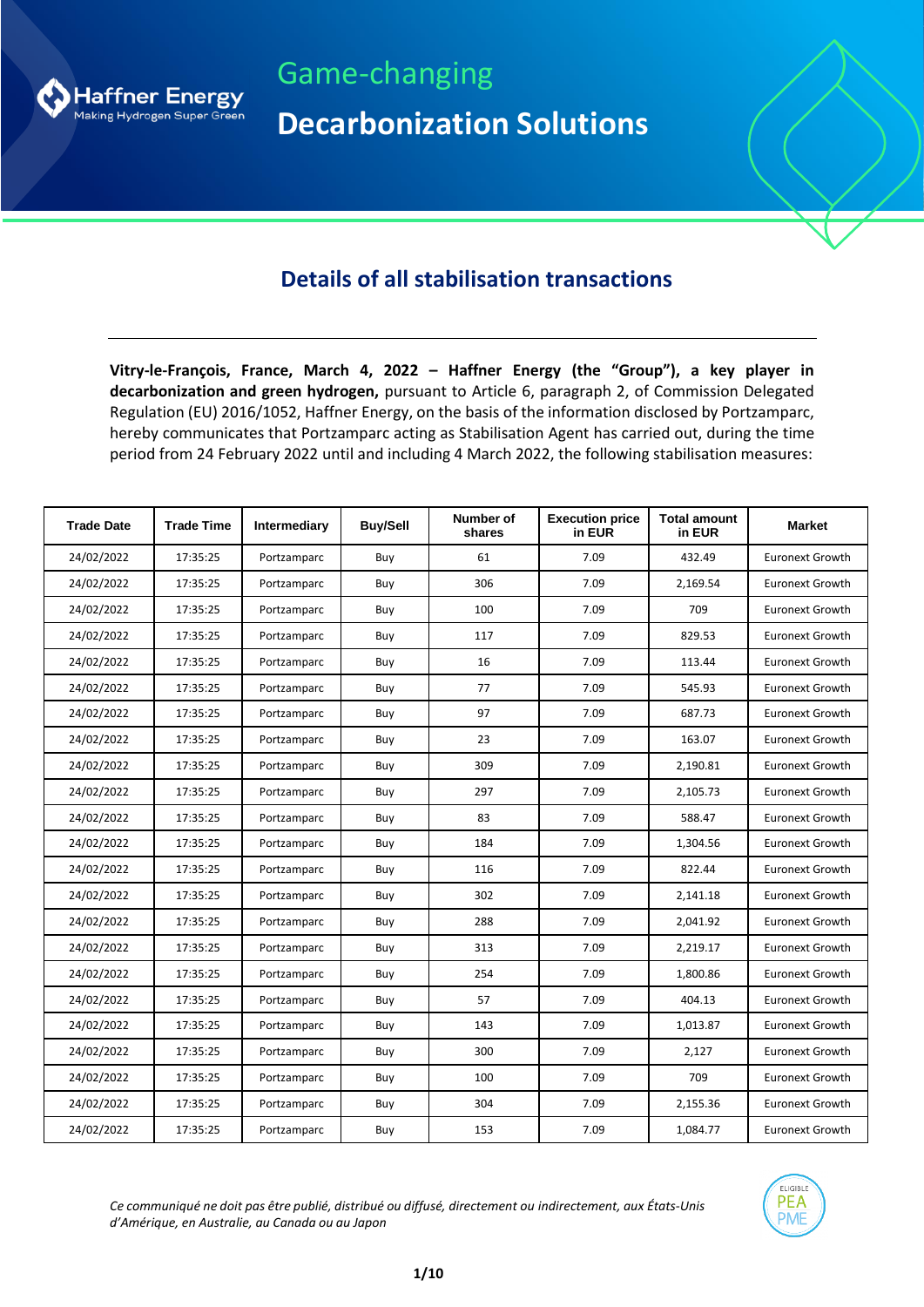| 24/02/2022 | 17:35:25 | Portzamparc | Buy | 150  | 7.09 | 1,063.50 | <b>Euronext Growth</b> |
|------------|----------|-------------|-----|------|------|----------|------------------------|
| 24/02/2022 | 17:35:25 | Portzamparc | Buy | 304  | 7.09 | 2,155.36 | <b>Euronext Growth</b> |
| 24/02/2022 | 17:35:25 | Portzamparc | Buy | 50   | 7.09 | 354.5    | <b>Euronext Growth</b> |
| 24/02/2022 | 17:35:25 | Portzamparc | Buy | 261  | 7.09 | 1,850.49 | <b>Euronext Growth</b> |
| 24/02/2022 | 17:35:25 | Portzamparc | Buy | 303  | 7.09 | 2,148.27 | <b>Euronext Growth</b> |
| 24/02/2022 | 17:35:25 | Portzamparc | Buy | 72   | 7.09 | 510.48   | <b>Euronext Growth</b> |
| 24/02/2022 | 17:35:25 | Portzamparc | Buy | 10   | 7.09 | 70.9     | <b>Euronext Growth</b> |
| 24/02/2022 | 17:35:25 | Portzamparc | Buy | 352  | 7.09 | 2,495.68 | <b>Euronext Growth</b> |
| 24/02/2022 | 17:35:25 | Portzamparc | Buy | 70   | 7.09 | 496.3    | <b>Euronext Growth</b> |
| 24/02/2022 | 17:35:25 | Portzamparc | Buy | 450  | 7.09 | 3,190.50 | <b>Euronext Growth</b> |
| 24/02/2022 | 17:35:25 | Portzamparc | Buy | 71   | 7.09 | 503.39   | <b>Euronext Growth</b> |
| 24/02/2022 | 17:35:25 | Portzamparc | Buy | 150  | 7.09 | 1,063.50 | <b>Euronext Growth</b> |
| 24/02/2022 | 17:35:25 | Portzamparc | Buy | 102  | 7.09 | 723.18   | <b>Euronext Growth</b> |
| 24/02/2022 | 17:35:25 | Portzamparc | Buy | 40   | 7.09 | 283.6    | <b>Euronext Growth</b> |
| 24/02/2022 | 17:35:25 | Portzamparc | Buy | 615  | 7.09 | 4,360.35 | <b>Euronext Growth</b> |
| 24/02/2022 | 17:35:25 | Portzamparc | Buy | 3000 | 7.09 | 21,270   | <b>Euronext Growth</b> |
| 24/02/2022 | 17:35:25 | Portzamparc | Buy | 61   | 7.09 | 432.49   | <b>Euronext Growth</b> |
| 24/02/2022 | 17:35:25 | Portzamparc | Buy | 306  | 7.09 | 2,169.54 | <b>Euronext Growth</b> |
| 24/02/2022 | 17:35:25 | Portzamparc | Buy | 100  | 7.09 | 709      | <b>Euronext Growth</b> |
| 24/02/2022 | 17:35:25 | Portzamparc | Buy | 117  | 7.09 | 829.53   | <b>Euronext Growth</b> |
| 24/02/2022 | 17:35:25 | Portzamparc | Buy | 16   | 7.09 | 113.44   | <b>Euronext Growth</b> |
| 24/02/2022 | 17:35:25 | Portzamparc | Buy | 77   | 7.09 | 545.93   | <b>Euronext Growth</b> |
| 24/02/2022 | 17:35:25 | Portzamparc | Buy | 97   | 7.09 | 687.73   | <b>Euronext Growth</b> |
| 24/02/2022 | 17:35:25 | Portzamparc | Buy | 23   | 7.09 | 163.07   | <b>Euronext Growth</b> |
| 24/02/2022 | 17:35:25 | Portzamparc | Buy | 309  | 7.09 | 2,190.81 | <b>Euronext Growth</b> |
| 24/02/2022 | 17:35:25 | Portzamparc | Buy | 297  | 7.09 | 2,105.73 | <b>Euronext Growth</b> |
| 24/02/2022 | 17:35:25 | Portzamparc | Buy | 83   | 7.09 | 588.47   | <b>Euronext Growth</b> |
| 24/02/2022 | 17:35:25 | Portzamparc | Buy | 184  | 7.09 | 1,304.56 | <b>Euronext Growth</b> |
| 24/02/2022 | 17:35:25 | Portzamparc | Buy | 116  | 7.09 | 822.44   | Euronext Growth        |
| 24/02/2022 | 17:35:25 | Portzamparc | Buy | 302  | 7.09 | 2,141.18 | Euronext Growth        |
| 24/02/2022 | 17:35:25 | Portzamparc | Buy | 288  | 7.09 | 2,041.92 | Euronext Growth        |
| 24/02/2022 | 17:35:25 | Portzamparc | Buy | 313  | 7.09 | 2,219.17 | Euronext Growth        |
| 24/02/2022 | 17:35:25 | Portzamparc | Buy | 254  | 7.09 | 1,800.86 | <b>Euronext Growth</b> |
| 24/02/2022 | 17:35:25 | Portzamparc | Buy | 57   | 7.09 | 404.13   | <b>Euronext Growth</b> |
| 24/02/2022 | 17:35:25 | Portzamparc | Buy | 143  | 7.09 | 1,013.87 | <b>Euronext Growth</b> |
| 24/02/2022 | 17:35:25 | Portzamparc | Buy | 300  | 7.09 | 2,127    | Euronext Growth        |
| 24/02/2022 | 17:35:25 | Portzamparc | Buy | 100  | 7.09 | 709      | <b>Euronext Growth</b> |
| 24/02/2022 | 17:35:25 | Portzamparc | Buy | 304  | 7.09 | 2,155.36 | Euronext Growth        |
| 24/02/2022 | 17:35:25 | Portzamparc | Buy | 153  | 7.09 | 1,084.77 | Euronext Growth        |
| 24/02/2022 | 17:35:25 | Portzamparc | Buy | 150  | 7.09 | 1,063.50 | <b>Euronext Growth</b> |

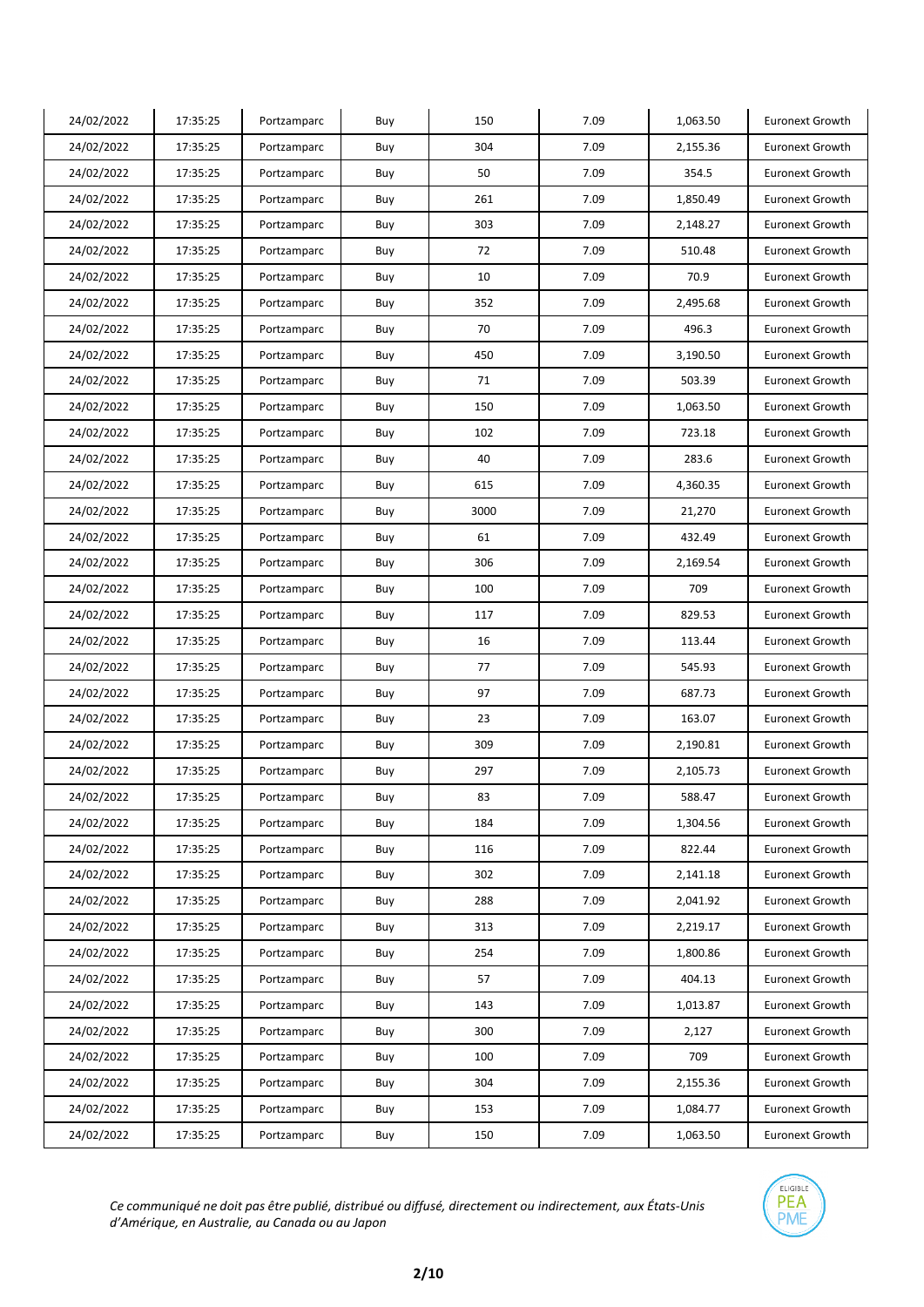| 24/02/2022 | 17:35:25 | Portzamparc | Buy | 304            | 7.09           | 2,155.36  | <b>Euronext Growth</b> |
|------------|----------|-------------|-----|----------------|----------------|-----------|------------------------|
| 24/02/2022 | 17:35:25 | Portzamparc | Buy | 50             | 7.09           | 354.5     | <b>Euronext Growth</b> |
| 24/02/2022 | 17:35:25 | Portzamparc | Buy | 261            | 7.09           | 1,850.49  | <b>Euronext Growth</b> |
| 24/02/2022 | 17:35:25 | Portzamparc | Buy | 303            | 7.09           | 2,148.27  | <b>Euronext Growth</b> |
| 24/02/2022 | 17:35:25 | Portzamparc | Buy | 72             | 7.09           | 510.48    | <b>Euronext Growth</b> |
| 24/02/2022 | 17:35:25 | Portzamparc | Buy | 10             | 7.09           | 70.9      | <b>Euronext Growth</b> |
| 24/02/2022 | 17:35:25 | Portzamparc | Buy | 352            | 7.09           | 2,495.68  | <b>Euronext Growth</b> |
| 24/02/2022 | 17:35:25 | Portzamparc | Buy | 70             | 7.09           | 496.3     | <b>Euronext Growth</b> |
| 24/02/2022 | 17:35:25 | Portzamparc | Buy | 450            | 7.09           | 3,190.50  | <b>Euronext Growth</b> |
| 24/02/2022 | 17:35:25 | Portzamparc | Buy | 71             | 7.09           | 503.39    | <b>Euronext Growth</b> |
| 24/02/2022 | 17:35:25 | Portzamparc | Buy | 150            | 7.09           | 1,063.50  | <b>Euronext Growth</b> |
| 24/02/2022 | 17:35:25 | Portzamparc | Buy | 102            | 7.09           | 723.18    | <b>Euronext Growth</b> |
| 24/02/2022 | 17:35:25 | Portzamparc | Buy | 40             | 7.09           | 283.6     | <b>Euronext Growth</b> |
| 24/02/2022 | 17:35:25 | Portzamparc | Buy | 615            | 7.09           | 4,360.35  | <b>Euronext Growth</b> |
| 24/02/2022 | 17:35:25 | Portzamparc | Buy | 3000           | 7.09           | 21,270    | <b>Euronext Growth</b> |
| 25/02/2022 | 10:07:17 | Portzamparc | Buy | 100            | 7.2            | 720       | <b>Euronext Growth</b> |
| 25/02/2022 | 11:26:10 | Portzamparc | Buy | 29             | $\overline{7}$ | 203       | <b>Euronext Growth</b> |
| 25/02/2022 | 11:26:10 | Portzamparc | Buy | 54             | $\overline{7}$ | 378       | <b>Euronext Growth</b> |
| 25/02/2022 | 13:00:03 | Portzamparc | Buy | 15             | $\overline{7}$ | 105       | <b>Euronext Growth</b> |
| 25/02/2022 | 13:00:03 | Portzamparc | Buy | $\overline{2}$ | $\overline{7}$ | 14        | <b>Euronext Growth</b> |
| 25/02/2022 | 17:28:24 | Portzamparc | Buy | 10             | 7              | 70        | <b>Euronext Growth</b> |
| 25/02/2022 | 17:35:07 | Portzamparc | Buy | 106            | 7.19           | 762.14    | <b>Euronext Growth</b> |
| 25/02/2022 | 17:35:07 | Portzamparc | Buy | 1000           | 7.19           | 7190      | <b>Euronext Growth</b> |
| 25/02/2022 | 17:35:07 | Portzamparc | Buy | 5              | 7.19           | 35.95     | <b>Euronext Growth</b> |
| 25/02/2022 | 17:35:07 | Portzamparc | Buy | 148            | 7.19           | 1,064.12  | <b>Euronext Growth</b> |
| 25/02/2022 | 17:35:07 | Portzamparc | Buy | 531            | 7.19           | 3,817.89  | <b>Euronext Growth</b> |
| 25/02/2022 | 17:35:07 | Portzamparc | Buy | 354            | 7.19           | 2,545.26  | <b>Euronext Growth</b> |
| 25/02/2022 | 17:35:07 | Portzamparc | Buy | 641            | 7.19           | 4,608.79  | <b>Euronext Growth</b> |
| 25/02/2022 | 17:35:07 | Portzamparc | Buy | 72             | 7.19           | 517.68    | Euronext Growth        |
| 25/02/2022 | 17:35:07 | Portzamparc | Buy | 158            | 7.19           | 1,136.02  | Euronext Growth        |
| 25/02/2022 | 17:35:07 | Portzamparc | Buy | 704            | 7.19           | 5,061.76  | <b>Euronext Growth</b> |
| 25/02/2022 | 17:35:07 | Portzamparc | Buy | 33             | 7.19           | 237.27    | Euronext Growth        |
| 25/02/2022 | 17:35:07 | Portzamparc | Buy | 69             | 7.19           | 496.11    | Euronext Growth        |
| 25/02/2022 | 17:35:07 | Portzamparc | Buy | 801            | 7.19           | 5,759.19  | <b>Euronext Growth</b> |
| 25/02/2022 | 17:35:07 | Portzamparc | Buy | 228            | 7.19           | 1,639.32  | <b>Euronext Growth</b> |
| 25/02/2022 | 17:35:07 | Portzamparc | Buy | 750            | 7.19           | 5,392.50  | Euronext Growth        |
| 25/02/2022 | 17:35:07 | Portzamparc | Buy | 387            | 7.19           | 2,782.53  | <b>Euronext Growth</b> |
| 25/02/2022 | 17:35:07 | Portzamparc | Buy | 50             | 7.19           | 359.5     | Euronext Growth        |
| 25/02/2022 | 17:35:07 | Portzamparc | Buy | 3753           | 7.19           | 26,984.07 | Euronext Growth        |
| 25/02/2022 | 17:35:07 | Portzamparc | Buy | 5243           | 7.19           | 37,697.17 | Euronext Growth        |

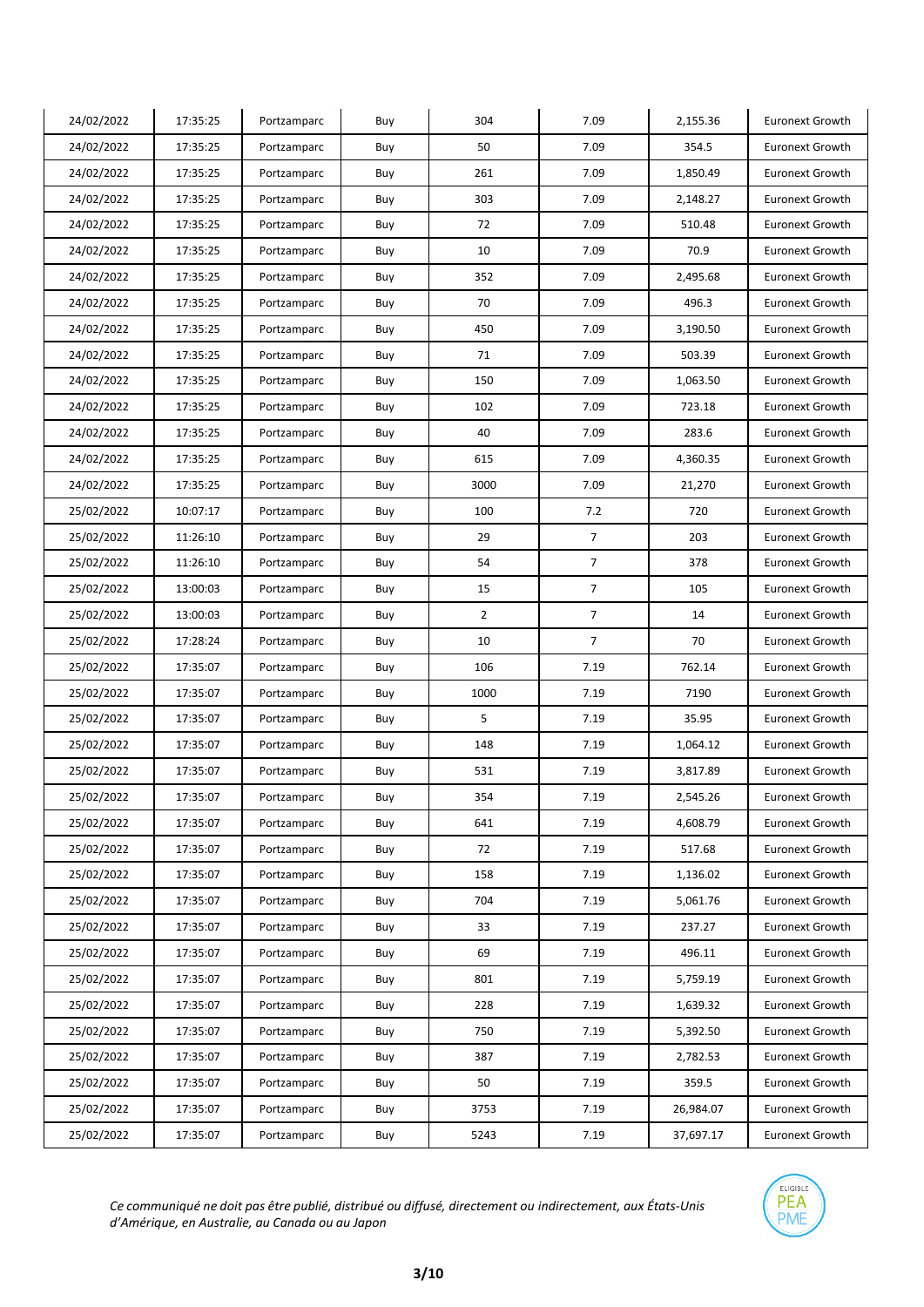| 25/02/2022 | 17:35:07 | Portzamparc | Buy | 2257           | 7.19           | 16,227.83 | <b>Euronext Growth</b> |
|------------|----------|-------------|-----|----------------|----------------|-----------|------------------------|
| 25/02/2022 | 10:07:17 | Portzamparc | Buy | 100            | 7.2            | 720       | <b>Euronext Growth</b> |
| 25/02/2022 | 11:26:10 | Portzamparc | Buy | 29             | 7              | 203       | <b>Euronext Growth</b> |
| 25/02/2022 | 11:26:10 | Portzamparc | Buy | 54             | $\overline{7}$ | 378       | <b>Euronext Growth</b> |
| 25/02/2022 | 13:00:03 | Portzamparc | Buy | 15             | $\overline{7}$ | 105       | <b>Euronext Growth</b> |
| 25/02/2022 | 13:00:03 | Portzamparc | Buy | $\overline{2}$ | $\overline{7}$ | 14        | <b>Euronext Growth</b> |
| 25/02/2022 | 17:28:24 | Portzamparc | Buy | 10             | $\overline{7}$ | 70        | <b>Euronext Growth</b> |
| 25/02/2022 | 17:35:07 | Portzamparc | Buy | 106            | 7.19           | 762.14    | <b>Euronext Growth</b> |
| 25/02/2022 | 17:35:07 | Portzamparc | Buy | 1000           | 7.19           | 7,190     | <b>Euronext Growth</b> |
| 25/02/2022 | 17:35:07 | Portzamparc | Buy | 5              | 7.19           | 35.95     | <b>Euronext Growth</b> |
| 25/02/2022 | 17:35:07 | Portzamparc | Buy | 148            | 7.19           | 1,064.12  | <b>Euronext Growth</b> |
| 25/02/2022 | 17:35:07 | Portzamparc | Buy | 531            | 7.19           | 3,817.89  | <b>Euronext Growth</b> |
| 25/02/2022 | 17:35:07 | Portzamparc | Buy | 354            | 7.19           | 2,545.26  | <b>Euronext Growth</b> |
| 25/02/2022 | 17:35:07 | Portzamparc | Buy | 641            | 7.19           | 4,608.79  | <b>Euronext Growth</b> |
| 25/02/2022 | 17:35:07 | Portzamparc | Buy | 72             | 7.19           | 517.68    | <b>Euronext Growth</b> |
| 25/02/2022 | 17:35:07 | Portzamparc | Buy | 158            | 7.19           | 1,136.02  | <b>Euronext Growth</b> |
| 25/02/2022 | 17:35:07 | Portzamparc | Buy | 704            | 7.19           | 5,061.76  | <b>Euronext Growth</b> |
| 25/02/2022 | 17:35:07 | Portzamparc | Buy | 33             | 7.19           | 237.27    | <b>Euronext Growth</b> |
| 25/02/2022 | 17:35:07 | Portzamparc | Buy | 69             | 7.19           | 496.11    | <b>Euronext Growth</b> |
| 25/02/2022 | 17:35:07 | Portzamparc | Buy | 801            | 7.19           | 5,759.19  | <b>Euronext Growth</b> |
| 25/02/2022 | 17:35:07 | Portzamparc | Buy | 228            | 7.19           | 1,639.32  | <b>Euronext Growth</b> |
| 25/02/2022 | 17:35:07 | Portzamparc | Buy | 750            | 7.19           | 5,392.50  | <b>Euronext Growth</b> |
| 25/02/2022 | 17:35:07 | Portzamparc | Buy | 387            | 7.19           | 2,782.53  | <b>Euronext Growth</b> |
| 25/02/2022 | 17:35:07 | Portzamparc | Buy | 50             | 7.19           | 359.5     | <b>Euronext Growth</b> |
| 25/02/2022 | 17:35:07 | Portzamparc | Buy | 3753           | 7.19           | 26,984.07 | <b>Euronext Growth</b> |
| 25/02/2022 | 17:35:07 | Portzamparc | Buy | 5243           | 7.19           | 37,697.17 | <b>Euronext Growth</b> |
| 25/02/2022 | 17:35:07 | Portzamparc | Buy | 2257           | 7.19           | 16,227.83 | <b>Euronext Growth</b> |
| 28/02/2022 | 17:35:07 | Portzamparc | Buy | 107            | 7.19           | 769.33    | <b>Euronext Growth</b> |
| 28/02/2022 | 17:35:07 | Portzamparc | Buy | 217            | 7.19           | 1,560.23  | Euronext Growth        |
| 28/02/2022 | 17:35:07 | Portzamparc | Buy | 240            | 7.19           | 1,725.60  | Euronext Growth        |
| 28/02/2022 | 17:35:07 | Portzamparc | Buy | 42             | 7.19           | 301.98    | Euronext Growth        |
| 28/02/2022 | 17:35:07 | Portzamparc | Buy | 336            | 7.19           | 2,415.84  | Euronext Growth        |
| 28/02/2022 | 17:35:07 | Portzamparc | Buy | 153            | 7.19           | 1,100.07  | <b>Euronext Growth</b> |
| 28/02/2022 | 17:35:07 | Portzamparc | Buy | 127            | 7.19           | 913.13    | <b>Euronext Growth</b> |
| 28/02/2022 | 17:35:07 | Portzamparc | Buy | 204            | 7.19           | 1,466.76  | <b>Euronext Growth</b> |
| 28/02/2022 | 17:35:07 | Portzamparc | Buy | 138            | 7.19           | 992.22    | Euronext Growth        |
| 28/02/2022 | 17:35:07 | Portzamparc | Buy | 98             | 7.19           | 704.62    | <b>Euronext Growth</b> |
| 28/02/2022 | 17:35:07 | Portzamparc | Buy | 1338           | 7.19           | 9,620.22  | Euronext Growth        |
| 28/02/2022 | 17:35:07 | Portzamparc | Buy | 162            | 7.19           | 1,164.78  | Euronext Growth        |
| 28/02/2022 | 17:35:07 | Portzamparc | Buy | 107            | 7.19           | 769.33    | <b>Euronext Growth</b> |

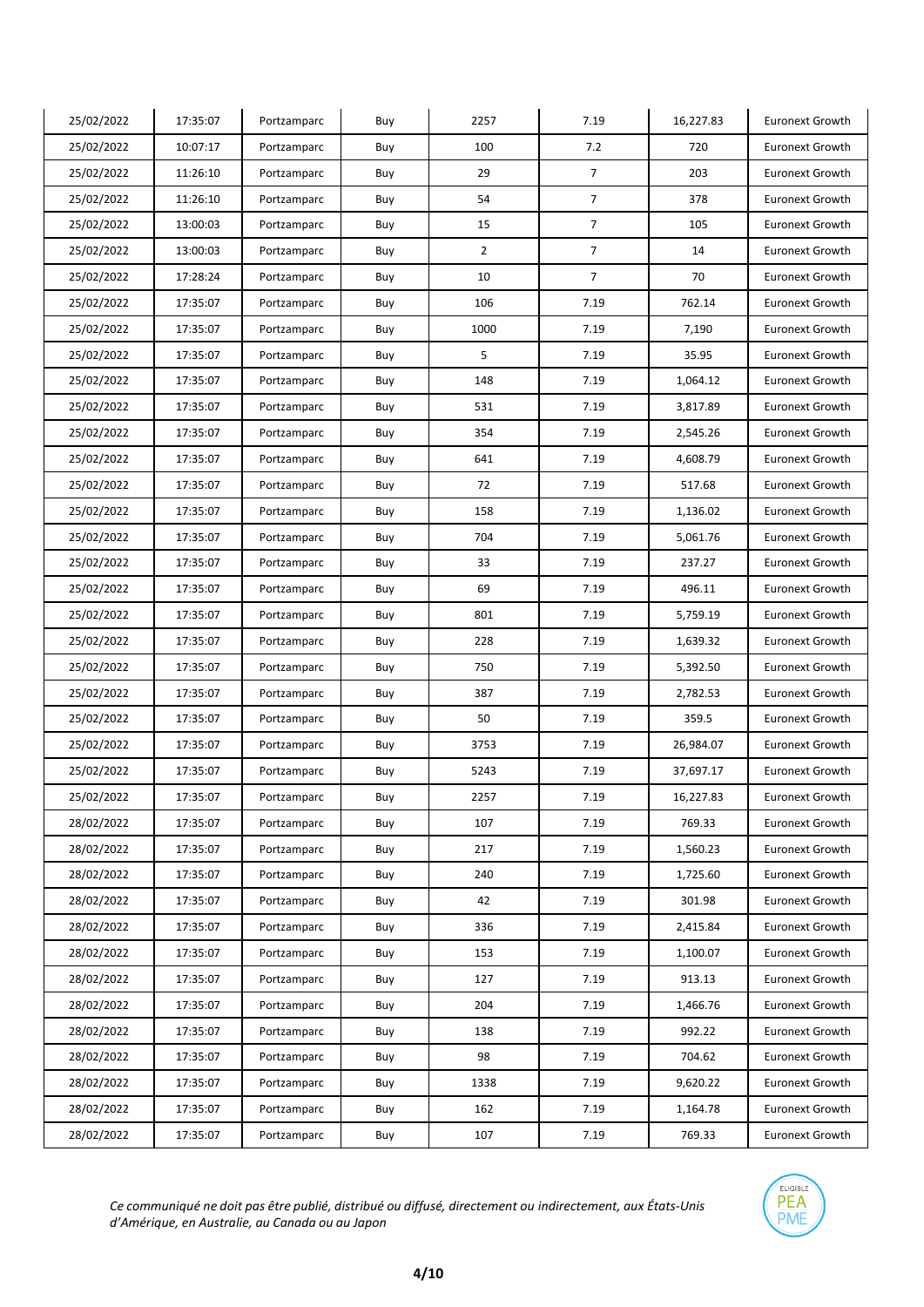| 28/02/2022 | 17:35:07 | Portzamparc | Buy | 400  | 7.19  | 2876      | <b>Euronext Growth</b> |
|------------|----------|-------------|-----|------|-------|-----------|------------------------|
| 28/02/2022 | 17:35:07 | Portzamparc | Buy | 400  | 7.19  | 2876      | <b>Euronext Growth</b> |
| 28/02/2022 | 17:35:07 | Portzamparc | Buy | 296  | 7.19  | 2,128.24  | <b>Euronext Growth</b> |
| 28/02/2022 | 17:35:07 | Portzamparc | Buy | 1635 | 7.19  | 11,755.65 | Euronext Growth        |
| 28/02/2022 | 17:35:07 | Portzamparc | Buy | 100  | 7.19  | 719       | <b>Euronext Growth</b> |
| 28/02/2022 | 17:35:07 | Portzamparc | Buy | 1393 | 7.19  | 10,015.67 | <b>Euronext Growth</b> |
| 28/02/2022 | 17:35:07 | Portzamparc | Buy | 110  | 7.19  | 790.9     | <b>Euronext Growth</b> |
| 28/02/2022 | 17:35:07 | Portzamparc | Buy | 100  | 7.19  | 719       | <b>Euronext Growth</b> |
| 28/02/2022 | 17:35:07 | Portzamparc | Buy | 107  | 7.19  | 769.33    | <b>Euronext Growth</b> |
| 28/02/2022 | 17:35:07 | Portzamparc | Buy | 217  | 7.19  | 1,560.23  | <b>Euronext Growth</b> |
| 28/02/2022 | 17:35:07 | Portzamparc | Buy | 240  | 7.19  | 1,725.60  | <b>Euronext Growth</b> |
| 28/02/2022 | 17:35:07 | Portzamparc | Buy | 42   | 7.19  | 301.98    | <b>Euronext Growth</b> |
| 28/02/2022 | 17:35:07 | Portzamparc | Buy | 336  | 7.19  | 2,415.84  | <b>Euronext Growth</b> |
| 28/02/2022 | 17:35:07 | Portzamparc | Buy | 153  | 7.19  | 1,100.07  | <b>Euronext Growth</b> |
| 28/02/2022 | 17:35:07 | Portzamparc | Buy | 127  | 7.19  | 913.13    | <b>Euronext Growth</b> |
| 28/02/2022 | 17:35:07 | Portzamparc | Buy | 204  | 7.19  | 1,466.76  | <b>Euronext Growth</b> |
| 28/02/2022 | 17:35:07 | Portzamparc | Buy | 138  | 7.19  | 992.22    | <b>Euronext Growth</b> |
| 28/02/2022 | 17:35:07 | Portzamparc | Buy | 98   | 7.19  | 704.62    | <b>Euronext Growth</b> |
| 28/02/2022 | 17:35:07 | Portzamparc | Buy | 1338 | 7.19  | 9,620.22  | <b>Euronext Growth</b> |
| 28/02/2022 | 17:35:07 | Portzamparc | Buy | 162  | 7.19  | 1,164.78  | <b>Euronext Growth</b> |
| 28/02/2022 | 17:35:07 | Portzamparc | Buy | 107  | 7.19  | 769.33    | <b>Euronext Growth</b> |
| 28/02/2022 | 17:35:07 | Portzamparc | Buy | 400  | 7.19  | 2,876     | <b>Euronext Growth</b> |
| 28/02/2022 | 17:35:07 | Portzamparc | Buy | 400  | 7.19  | 2,876     | <b>Euronext Growth</b> |
| 28/02/2022 | 17:35:07 | Portzamparc | Buy | 296  | 7.19  | 2,128.24  | <b>Euronext Growth</b> |
| 28/02/2022 | 17:35:07 | Portzamparc | Buy | 1635 | 7.19  | 11,755.65 | <b>Euronext Growth</b> |
| 28/02/2022 | 17:35:07 | Portzamparc | Buy | 100  | 7.19  | 719       | <b>Euronext Growth</b> |
| 28/02/2022 | 17:35:07 | Portzamparc | Buy | 1393 | 7.19  | 10,015.67 | <b>Euronext Growth</b> |
| 28/02/2022 | 17:35:07 | Portzamparc | Buy | 110  | 7.19  | 790.9     | <b>Euronext Growth</b> |
| 28/02/2022 | 17:35:07 | Portzamparc | Buy | 100  | 7.19  | 719       | <b>Euronext Growth</b> |
| 01/03/2022 | 17:35:01 | Portzamparc | Buy | 31   | 7.125 | 220.875   | <b>Euronext Growth</b> |
| 01/03/2022 | 17:35:01 | Portzamparc | Buy | 57   | 7.125 | 406.125   | Euronext Growth        |
| 01/03/2022 | 17:35:01 | Portzamparc | Buy | 47   | 7.125 | 334.875   | Euronext Growth        |
| 01/03/2022 | 17:35:01 | Portzamparc | Buy | 35   | 7.125 | 249.375   | <b>Euronext Growth</b> |
| 01/03/2022 | 17:35:01 | Portzamparc | Buy | 128  | 7.125 | 912       | <b>Euronext Growth</b> |
| 01/03/2022 | 17:35:01 | Portzamparc | Buy | 158  | 7.125 | 1,125.75  | <b>Euronext Growth</b> |
| 01/03/2022 | 17:35:01 | Portzamparc | Buy | 281  | 7.125 | 2,002.13  | Euronext Growth        |
| 01/03/2022 | 17:35:01 | Portzamparc | Buy | 300  | 7.125 | 2,137.50  | <b>Euronext Growth</b> |
| 01/03/2022 | 17:35:01 | Portzamparc | Buy | 205  | 7.125 | 1,460.63  | Euronext Growth        |
| 01/03/2022 | 17:35:01 | Portzamparc | Buy | 1336 | 7.125 | 9,519     | Euronext Growth        |
| 01/03/2022 | 17:35:01 | Portzamparc | Buy | 233  | 7.125 | 1,660.13  | <b>Euronext Growth</b> |

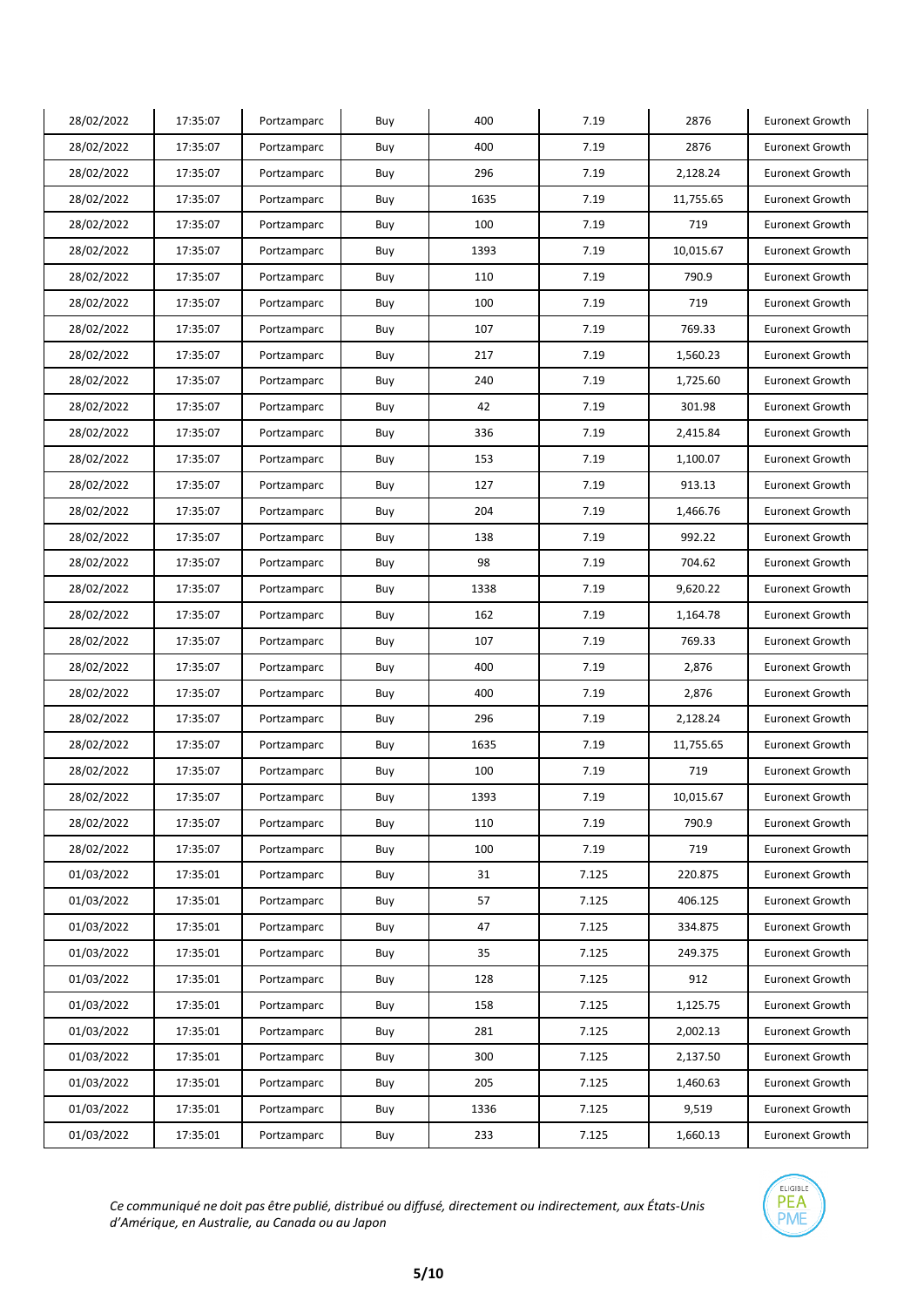| 01/03/2022 | 17:35:01 | Portzamparc | Buy | 189          | 7.125 | 1,346.63  | <b>Euronext Growth</b> |
|------------|----------|-------------|-----|--------------|-------|-----------|------------------------|
| 01/03/2022 | 17:35:01 | Portzamparc | Buy | 61           | 7.125 | 434.625   | <b>Euronext Growth</b> |
| 01/03/2022 | 17:35:01 | Portzamparc | Buy | 301          | 7.125 | 2,144.63  | <b>Euronext Growth</b> |
| 01/03/2022 | 17:35:01 | Portzamparc | Buy | 296          | 7.125 | 2109      | <b>Euronext Growth</b> |
| 01/03/2022 | 17:35:01 | Portzamparc | Buy | 2342         | 7.125 | 16,686.75 | <b>Euronext Growth</b> |
| 01/03/2022 | 17:35:01 | Portzamparc | Buy | 2000         | 7.125 | 14,250    | <b>Euronext Growth</b> |
| 01/03/2022 | 17:35:01 | Portzamparc | Buy | 31           | 7.125 | 220.875   | <b>Euronext Growth</b> |
| 01/03/2022 | 17:35:01 | Portzamparc | Buy | 57           | 7.125 | 406.125   | <b>Euronext Growth</b> |
| 01/03/2022 | 17:35:01 | Portzamparc | Buy | 47           | 7.125 | 334.875   | <b>Euronext Growth</b> |
| 01/03/2022 | 17:35:01 | Portzamparc | Buy | 35           | 7.125 | 249.375   | <b>Euronext Growth</b> |
| 01/03/2022 | 17:35:01 | Portzamparc | Buy | 128          | 7.125 | 912       | <b>Euronext Growth</b> |
| 01/03/2022 | 17:35:01 | Portzamparc | Buy | 158          | 7.125 | 1,125.75  | <b>Euronext Growth</b> |
| 01/03/2022 | 17:35:01 | Portzamparc | Buy | 281          | 7.125 | 2,002.13  | <b>Euronext Growth</b> |
| 01/03/2022 | 17:35:01 | Portzamparc | Buy | 300          | 7.125 | 2137.5    | <b>Euronext Growth</b> |
| 01/03/2022 | 17:35:01 | Portzamparc | Buy | 205          | 7.125 | 1,460.63  | <b>Euronext Growth</b> |
| 01/03/2022 | 17:35:01 | Portzamparc | Buy | 1336         | 7.125 | 9,519     | <b>Euronext Growth</b> |
| 01/03/2022 | 17:35:01 | Portzamparc | Buy | 233          | 7.125 | 1,660.13  | <b>Euronext Growth</b> |
| 01/03/2022 | 17:35:01 | Portzamparc | Buy | 189          | 7.125 | 1,346.63  | <b>Euronext Growth</b> |
| 01/03/2022 | 17:35:01 | Portzamparc | Buy | 61           | 7.125 | 434.625   | <b>Euronext Growth</b> |
| 01/03/2022 | 17:35:01 | Portzamparc | Buy | 301          | 7.125 | 2,144.63  | <b>Euronext Growth</b> |
| 01/03/2022 | 17:35:01 | Portzamparc | Buy | 296          | 7.125 | 2,109     | <b>Euronext Growth</b> |
| 01/03/2022 | 17:35:01 | Portzamparc | Buy | 2342         | 7.125 | 16,686.75 | <b>Euronext Growth</b> |
| 01/03/2022 | 17:35:01 | Portzamparc | Buy | 2000         | 7.125 | 14,250    | <b>Euronext Growth</b> |
| 02/03/2022 | 17:35:09 | Portzamparc | Buy | 72           | 7.3   | 525.6     | <b>Euronext Growth</b> |
| 02/03/2022 | 17:35:09 | Portzamparc | Buy | 149          | 7.3   | 1,087.70  | Euronext Growth        |
| 02/03/2022 | 17:35:09 | Portzamparc | Buy | 213          | 7.3   | 1,554.90  | <b>Euronext Growth</b> |
| 02/03/2022 | 17:35:09 | Portzamparc | Buy | 168          | 7.3   | 1,226.40  | <b>Euronext Growth</b> |
| 02/03/2022 | 17:35:09 | Portzamparc | Buy | 103          | 7.3   | 751.9     | <b>Euronext Growth</b> |
| 02/03/2022 | 17:35:09 | Portzamparc | Buy | 284          | 7.3   | 2,073.20  | Euronext Growth        |
| 02/03/2022 | 17:35:09 | Portzamparc | Buy | 531          | 7.3   | 3,876.30  | Euronext Growth        |
| 02/03/2022 | 17:35:09 | Portzamparc | Buy | 230          | 7.3   | 1,679     | Euronext Growth        |
| 02/03/2022 | 17:35:09 | Portzamparc | Buy | 610          | 7.3   | 4453      | Euronext Growth        |
| 02/03/2022 | 17:35:09 | Portzamparc | Buy | 232          | 7.3   | 1,693.60  | Euronext Growth        |
| 02/03/2022 | 17:35:09 | Portzamparc | Buy | 188          | 7.3   | 1,372.40  | Euronext Growth        |
| 02/03/2022 | 17:35:09 | Portzamparc | Buy | 83           | 7.3   | 605.9     | <b>Euronext Growth</b> |
| 02/03/2022 | 17:35:09 | Portzamparc | Buy | 55           | 7.3   | 401.5     | Euronext Growth        |
| 02/03/2022 | 17:35:09 | Portzamparc | Buy | 248          | 7.3   | 1,810.40  | <b>Euronext Growth</b> |
| 02/03/2022 | 17:35:09 | Portzamparc | Buy | 30           | 7.3   | 219       | Euronext Growth        |
| 02/03/2022 | 17:35:09 | Portzamparc | Buy | 167          | 7.3   | 1,219.10  | Euronext Growth        |
| 02/03/2022 | 17:35:09 | Portzamparc | Buy | $\mathbf{1}$ | 7.3   | 7.3       | <b>Euronext Growth</b> |

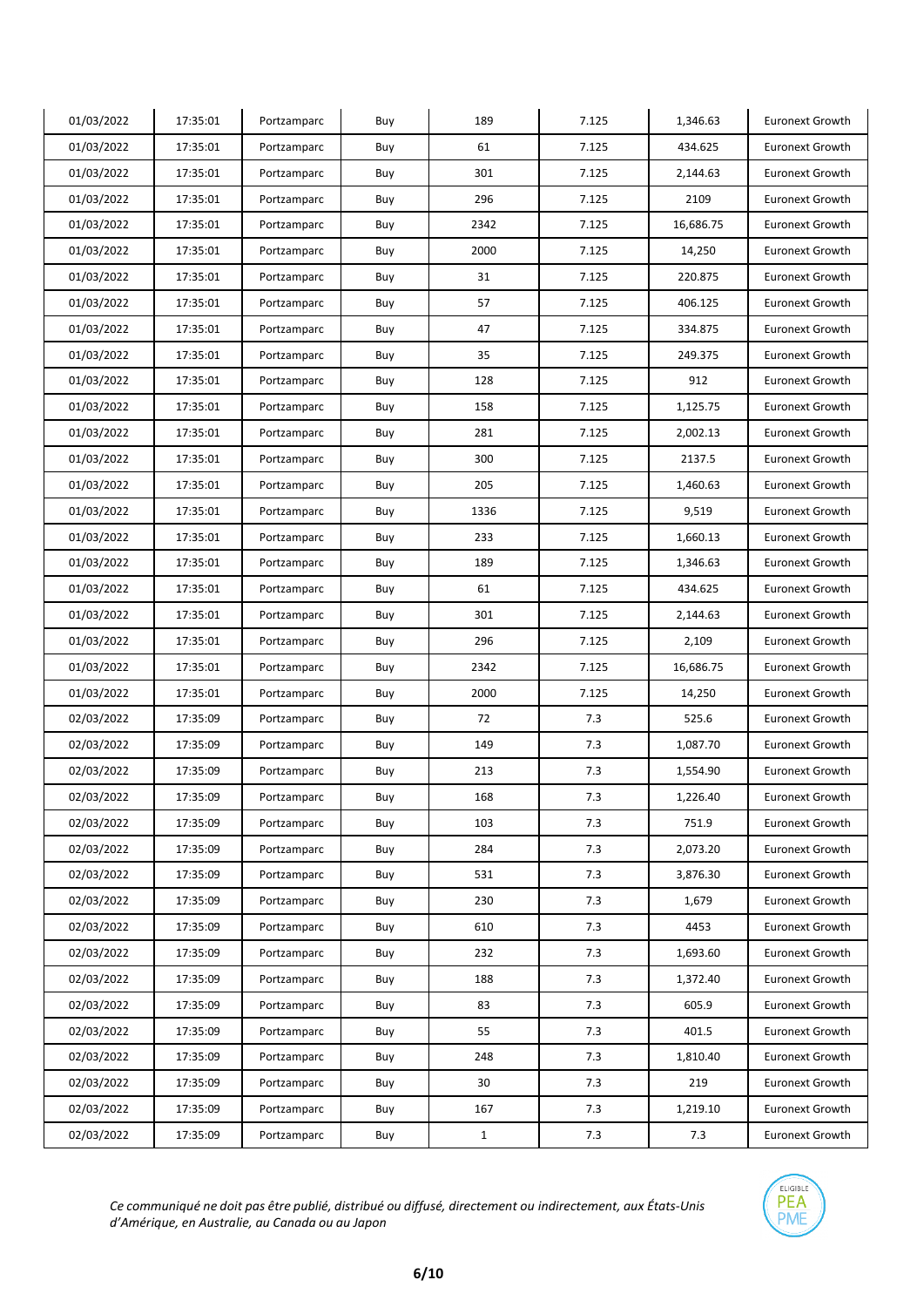| 02/03/2022 | 17:35:09 | Portzamparc | Buy | 145  | 7.3 | 1,058.50  | <b>Euronext Growth</b> |
|------------|----------|-------------|-----|------|-----|-----------|------------------------|
| 02/03/2022 | 17:35:09 | Portzamparc | Buy | 126  | 7.3 | 919.8     | <b>Euronext Growth</b> |
| 02/03/2022 | 17:35:09 | Portzamparc | Buy | 53   | 7.3 | 386.9     | <b>Euronext Growth</b> |
| 02/03/2022 | 17:35:09 | Portzamparc | Buy | 104  | 7.3 | 759.2     | <b>Euronext Growth</b> |
| 02/03/2022 | 17:35:09 | Portzamparc | Buy | 142  | 7.3 | 1,036.60  | <b>Euronext Growth</b> |
| 02/03/2022 | 17:35:09 | Portzamparc | Buy | 94   | 7.3 | 686.2     | <b>Euronext Growth</b> |
| 02/03/2022 | 17:35:09 | Portzamparc | Buy | 68   | 7.3 | 496.4     | <b>Euronext Growth</b> |
| 02/03/2022 | 17:35:09 | Portzamparc | Buy | 73   | 7.3 | 532.9     | <b>Euronext Growth</b> |
| 02/03/2022 | 17:35:09 | Portzamparc | Buy | 55   | 7.3 | 401.5     | <b>Euronext Growth</b> |
| 02/03/2022 | 17:35:09 | Portzamparc | Buy | 300  | 7.3 | 2,190     | Euronext Growth        |
| 02/03/2022 | 17:35:09 | Portzamparc | Buy | 62   | 7.3 | 452.6     | <b>Euronext Growth</b> |
| 02/03/2022 | 17:35:09 | Portzamparc | Buy | 52   | 7.3 | 379.6     | <b>Euronext Growth</b> |
| 02/03/2022 | 17:35:09 | Portzamparc | Buy | 52   | 7.3 | 379.6     | <b>Euronext Growth</b> |
| 02/03/2022 | 17:35:09 | Portzamparc | Buy | 65   | 7.3 | 474.5     | <b>Euronext Growth</b> |
| 02/03/2022 | 17:35:09 | Portzamparc | Buy | 51   | 7.3 | 372.3     | <b>Euronext Growth</b> |
| 02/03/2022 | 17:35:09 | Portzamparc | Buy | 62   | 7.3 | 452.6     | <b>Euronext Growth</b> |
| 02/03/2022 | 17:35:09 | Portzamparc | Buy | 132  | 7.3 | 963.6     | Euronext Growth        |
| 02/03/2022 | 17:35:09 | Portzamparc | Buy | 65   | 7.3 | 474.5     | <b>Euronext Growth</b> |
| 02/03/2022 | 17:35:09 | Portzamparc | Buy | 300  | 7.3 | 2,190     | <b>Euronext Growth</b> |
| 02/03/2022 | 17:35:09 | Portzamparc | Buy | 35   | 7.3 | 255.5     | <b>Euronext Growth</b> |
| 02/03/2022 | 17:35:09 | Portzamparc | Buy | 195  | 7.3 | 1,423.50  | <b>Euronext Growth</b> |
| 02/03/2022 | 17:35:09 | Portzamparc | Buy | 300  | 7.3 | 2,190     | Euronext Growth        |
| 02/03/2022 | 17:35:09 | Portzamparc | Buy | 378  | 7.3 | 2,759.40  | <b>Euronext Growth</b> |
| 02/03/2022 | 17:35:09 | Portzamparc | Buy | 113  | 7.3 | 824.9     | <b>Euronext Growth</b> |
| 02/03/2022 | 17:35:09 | Portzamparc | Buy | 366  | 7.3 | 2,671.80  | <b>Euronext Growth</b> |
| 02/03/2022 | 17:35:09 | Portzamparc | Buy | 399  | 7.3 | 2,912.70  | <b>Euronext Growth</b> |
| 02/03/2022 | 17:35:09 | Portzamparc | Buy | 72   | 7.3 | 525.6     | <b>Euronext Growth</b> |
| 02/03/2022 | 17:35:09 | Portzamparc | Buy | 416  | 7.3 | 3,036.80  | Euronext Growth        |
| 02/03/2022 | 17:35:09 | Portzamparc | Buy | 2658 | 7.3 | 19,403.40 | Euronext Growth        |
| 02/03/2022 | 17:35:09 | Portzamparc | Buy | 330  | 7.3 | 2,409     | Euronext Growth        |
| 02/03/2022 | 17:35:09 | Portzamparc | Buy | 62   | 7.3 | 452.6     | Euronext Growth        |
| 02/03/2022 | 17:35:09 | Portzamparc | Buy | 135  | 7.3 | 985.5     | Euronext Growth        |
| 02/03/2022 | 17:35:09 | Portzamparc | Buy | 524  | 7.3 | 3,825.20  | Euronext Growth        |
| 02/03/2022 | 17:35:09 | Portzamparc | Buy | 283  | 7.3 | 2,065.90  | Euronext Growth        |
| 02/03/2022 | 17:35:09 | Portzamparc | Buy | 50   | 7.3 | 365       | Euronext Growth        |
| 02/03/2022 | 17:35:09 | Portzamparc | Buy | 60   | 7.3 | 438       | Euronext Growth        |
| 02/03/2022 | 17:35:09 | Portzamparc | Buy | 270  | 7.3 | 1,971     | <b>Euronext Growth</b> |
| 02/03/2022 | 17:35:09 | Portzamparc | Buy | 50   | 7.3 | 365       | Euronext Growth        |
| 02/03/2022 | 17:35:09 | Portzamparc | Buy | 45   | 7.3 | 328.5     | Euronext Growth        |
| 02/03/2022 | 17:35:09 | Portzamparc | Buy | 173  | 7.3 | 1,262.90  | Euronext Growth        |

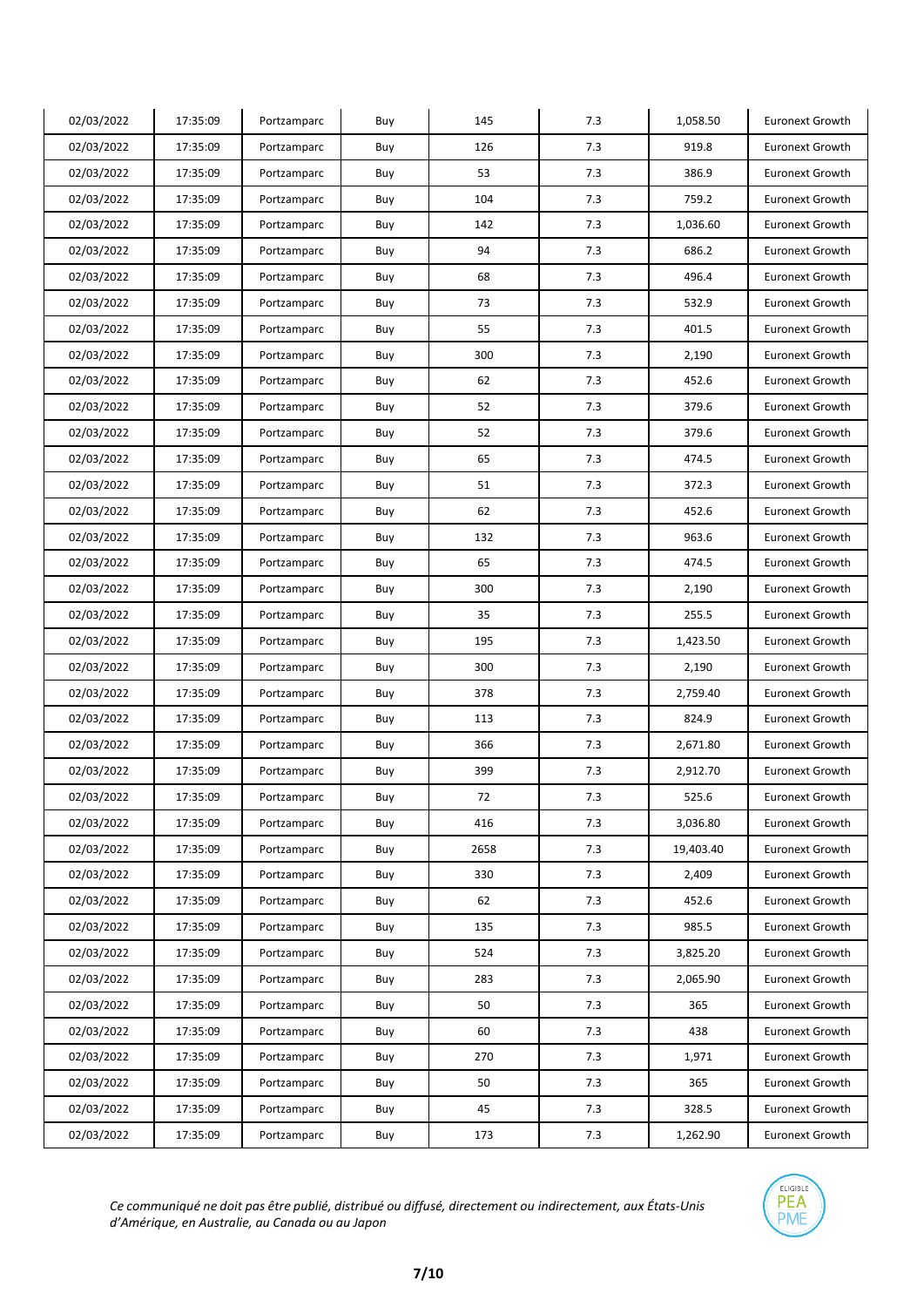| 02/03/2022 | 17:35:09 | Portzamparc | Buy | 184          | 7.3 | 1,343.20 | <b>Euronext Growth</b> |
|------------|----------|-------------|-----|--------------|-----|----------|------------------------|
| 02/03/2022 | 17:35:09 | Portzamparc | Buy | 168          | 7.3 | 1,226.40 | <b>Euronext Growth</b> |
| 02/03/2022 | 17:35:09 | Portzamparc | Buy | 2000         | 7.3 | 14,600   | <b>Euronext Growth</b> |
| 02/03/2022 | 17:35:09 | Portzamparc | Buy | 187          | 7.3 | 1,365.10 | <b>Euronext Growth</b> |
| 02/03/2022 | 17:35:09 | Portzamparc | Buy | 50           | 7.3 | 365      | <b>Euronext Growth</b> |
| 02/03/2022 | 17:35:09 | Portzamparc | Buy | 72           | 7.3 | 525.6    | <b>Euronext Growth</b> |
| 02/03/2022 | 17:35:09 | Portzamparc | Buy | 149          | 7.3 | 1,087.70 | <b>Euronext Growth</b> |
| 02/03/2022 | 17:35:09 | Portzamparc | Buy | 213          | 7.3 | 1,554.90 | <b>Euronext Growth</b> |
| 02/03/2022 | 17:35:09 | Portzamparc | Buy | 168          | 7.3 | 1,226.40 | <b>Euronext Growth</b> |
| 02/03/2022 | 17:35:09 | Portzamparc | Buy | 103          | 7.3 | 751.9    | <b>Euronext Growth</b> |
| 02/03/2022 | 17:35:09 | Portzamparc | Buy | 284          | 7.3 | 2,073.20 | <b>Euronext Growth</b> |
| 02/03/2022 | 17:35:09 | Portzamparc | Buy | 531          | 7.3 | 3,876.30 | <b>Euronext Growth</b> |
| 02/03/2022 | 17:35:09 | Portzamparc | Buy | 230          | 7.3 | 1,679    | <b>Euronext Growth</b> |
| 02/03/2022 | 17:35:09 | Portzamparc | Buy | 610          | 7.3 | 4,453    | <b>Euronext Growth</b> |
| 02/03/2022 | 17:35:09 | Portzamparc | Buy | 232          | 7.3 | 1,693.60 | <b>Euronext Growth</b> |
| 02/03/2022 | 17:35:09 | Portzamparc | Buy | 188          | 7.3 | 1,372.40 | <b>Euronext Growth</b> |
| 02/03/2022 | 17:35:09 | Portzamparc | Buy | 83           | 7.3 | 605.9    | <b>Euronext Growth</b> |
| 02/03/2022 | 17:35:09 | Portzamparc | Buy | 55           | 7.3 | 401.5    | <b>Euronext Growth</b> |
| 02/03/2022 | 17:35:09 | Portzamparc | Buy | 248          | 7.3 | 1,810.40 | <b>Euronext Growth</b> |
| 02/03/2022 | 17:35:09 | Portzamparc | Buy | 30           | 7.3 | 219      | <b>Euronext Growth</b> |
| 02/03/2022 | 17:35:09 | Portzamparc | Buy | 167          | 7.3 | 1,219.10 | <b>Euronext Growth</b> |
| 02/03/2022 | 17:35:09 | Portzamparc | Buy | $\mathbf{1}$ | 7.3 | 7.3      | <b>Euronext Growth</b> |
| 02/03/2022 | 17:35:09 | Portzamparc | Buy | 145          | 7.3 | 1,058.50 | <b>Euronext Growth</b> |
| 02/03/2022 | 17:35:09 | Portzamparc | Buy | 126          | 7.3 | 919.8    | <b>Euronext Growth</b> |
| 02/03/2022 | 17:35:09 | Portzamparc | Buy | 53           | 7.3 | 386.9    | <b>Euronext Growth</b> |
| 02/03/2022 | 17:35:09 | Portzamparc | Buy | 104          | 7.3 | 759.2    | <b>Euronext Growth</b> |
| 02/03/2022 | 17:35:09 | Portzamparc | Buy | 142          | 7.3 | 1,036.60 | <b>Euronext Growth</b> |
| 02/03/2022 | 17:35:09 | Portzamparc | Buy | 94           | 7.3 | 686.2    | <b>Euronext Growth</b> |
| 02/03/2022 | 17:35:09 | Portzamparc | Buy | 68           | 7.3 | 496.4    | <b>Euronext Growth</b> |
| 02/03/2022 | 17:35:09 | Portzamparc | Buy | 73           | 7.3 | 532.9    | <b>Euronext Growth</b> |
| 02/03/2022 | 17:35:09 | Portzamparc | Buy | 55           | 7.3 | 401.5    | <b>Euronext Growth</b> |
| 02/03/2022 | 17:35:09 | Portzamparc | Buy | 300          | 7.3 | 2190     | Euronext Growth        |
| 02/03/2022 | 17:35:09 | Portzamparc | Buy | 62           | 7.3 | 452.6    | <b>Euronext Growth</b> |
| 02/03/2022 | 17:35:09 | Portzamparc | Buy | 52           | 7.3 | 379.6    | <b>Euronext Growth</b> |
| 02/03/2022 | 17:35:09 | Portzamparc | Buy | 52           | 7.3 | 379.6    | <b>Euronext Growth</b> |
| 02/03/2022 | 17:35:09 | Portzamparc | Buy | 65           | 7.3 | 474.5    | <b>Euronext Growth</b> |
| 02/03/2022 | 17:35:09 | Portzamparc | Buy | 51           | 7.3 | 372.3    | <b>Euronext Growth</b> |
| 02/03/2022 | 17:35:09 | Portzamparc | Buy | 62           | 7.3 | 452.6    | <b>Euronext Growth</b> |
| 02/03/2022 | 17:35:09 | Portzamparc | Buy | 132          | 7.3 | 963.6    | Euronext Growth        |
| 02/03/2022 | 17:35:09 | Portzamparc | Buy | 65           | 7.3 | 474.5    | <b>Euronext Growth</b> |

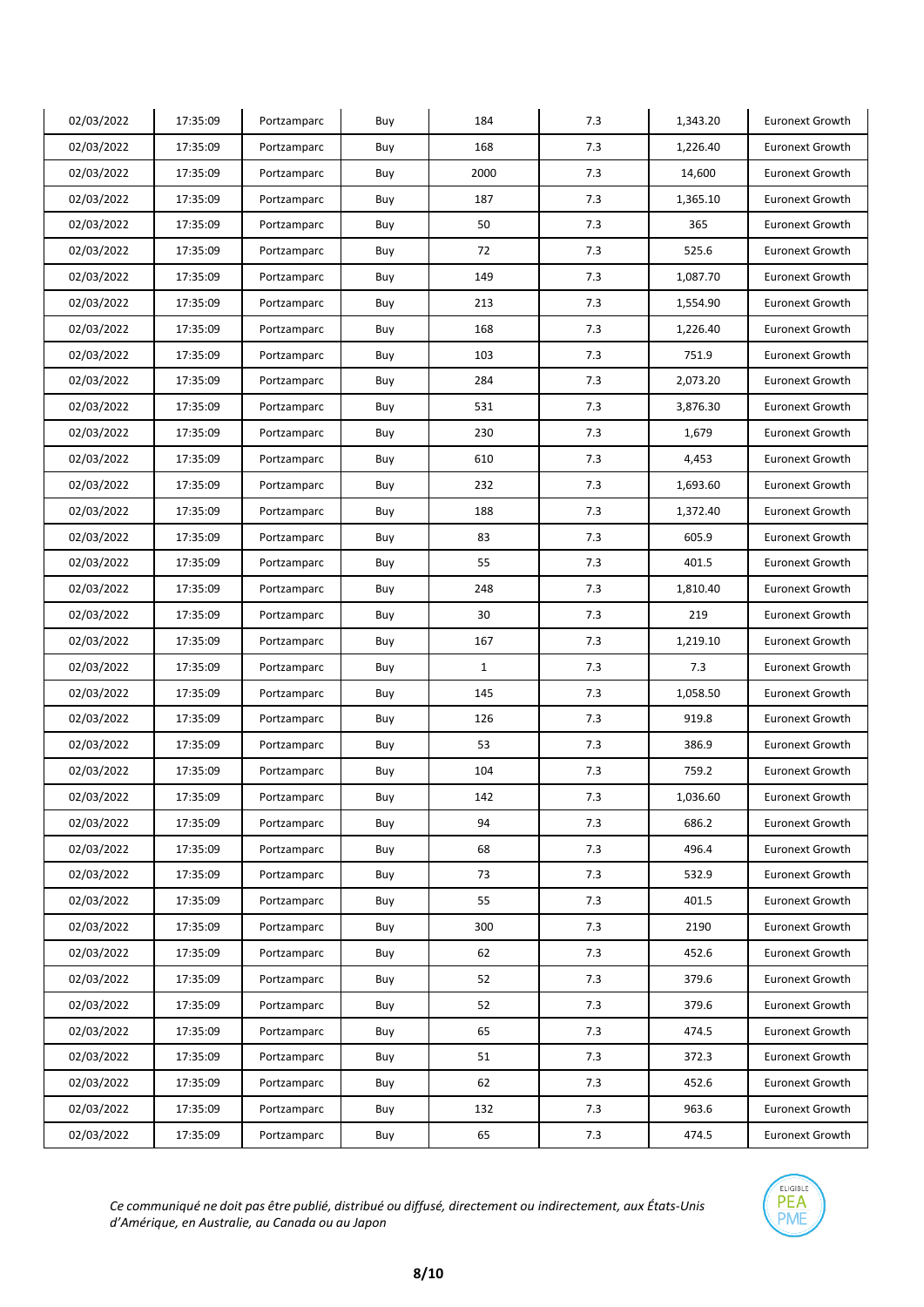| 02/03/2022 | 17:35:09 | Portzamparc | Buy | 300  | 7.3   | 2190      | <b>Euronext Growth</b> |
|------------|----------|-------------|-----|------|-------|-----------|------------------------|
| 02/03/2022 | 17:35:09 | Portzamparc | Buy | 35   | 7.3   | 255.5     | <b>Euronext Growth</b> |
| 02/03/2022 | 17:35:09 | Portzamparc | Buy | 195  | 7.3   | 1,423.50  | <b>Euronext Growth</b> |
| 02/03/2022 | 17:35:09 | Portzamparc | Buy | 300  | 7.3   | 2,190     | <b>Euronext Growth</b> |
| 02/03/2022 | 17:35:09 | Portzamparc | Buy | 378  | 7.3   | 2,759.40  | <b>Euronext Growth</b> |
| 02/03/2022 | 17:35:09 | Portzamparc | Buy | 113  | 7.3   | 824.9     | <b>Euronext Growth</b> |
| 02/03/2022 | 17:35:09 | Portzamparc | Buy | 366  | 7.3   | 2,671.80  | <b>Euronext Growth</b> |
| 02/03/2022 | 17:35:09 | Portzamparc | Buy | 399  | 7.3   | 2,912.70  | <b>Euronext Growth</b> |
| 02/03/2022 | 17:35:09 | Portzamparc | Buy | 72   | 7.3   | 525.6     | <b>Euronext Growth</b> |
| 02/03/2022 | 17:35:09 | Portzamparc | Buy | 416  | 7.3   | 3,036.80  | <b>Euronext Growth</b> |
| 02/03/2022 | 17:35:09 | Portzamparc | Buy | 2658 | 7.3   | 19,403.40 | <b>Euronext Growth</b> |
| 02/03/2022 | 17:35:09 | Portzamparc | Buy | 330  | 7.3   | 2,409     | <b>Euronext Growth</b> |
| 02/03/2022 | 17:35:09 | Portzamparc | Buy | 62   | 7.3   | 452.6     | <b>Euronext Growth</b> |
| 02/03/2022 | 17:35:09 | Portzamparc | Buy | 135  | 7.3   | 985.5     | <b>Euronext Growth</b> |
| 02/03/2022 | 17:35:09 | Portzamparc | Buy | 524  | 7.3   | 3,825.20  | <b>Euronext Growth</b> |
| 02/03/2022 | 17:35:09 | Portzamparc | Buy | 283  | 7.3   | 2,065.90  | Euronext Growth        |
| 02/03/2022 | 17:35:09 | Portzamparc | Buy | 50   | 7.3   | 365       | <b>Euronext Growth</b> |
| 02/03/2022 | 17:35:09 | Portzamparc | Buy | 60   | 7.3   | 438       | <b>Euronext Growth</b> |
| 02/03/2022 | 17:35:09 | Portzamparc | Buy | 270  | 7.3   | 1,971     | <b>Euronext Growth</b> |
| 02/03/2022 | 17:35:09 | Portzamparc | Buy | 50   | 7.3   | 365       | <b>Euronext Growth</b> |
| 02/03/2022 | 17:35:09 | Portzamparc | Buy | 45   | 7.3   | 328.5     | <b>Euronext Growth</b> |
| 02/03/2022 | 17:35:09 | Portzamparc | Buy | 173  | 7.3   | 1,262.90  | Euronext Growth        |
| 02/03/2022 | 17:35:09 | Portzamparc | Buy | 184  | 7.3   | 1,343.20  | <b>Euronext Growth</b> |
| 02/03/2022 | 17:35:09 | Portzamparc | Buy | 168  | 7.3   | 1,226.40  | <b>Euronext Growth</b> |
| 02/03/2022 | 17:35:09 | Portzamparc | Buy | 2000 | 7.3   | 14,600    | <b>Euronext Growth</b> |
| 02/03/2022 | 17:35:09 | Portzamparc | Buy | 187  | 7.3   | 1,365.10  | <b>Euronext Growth</b> |
| 02/03/2022 | 17:35:09 | Portzamparc | Buy | 50   | 7.3   | 365       | <b>Euronext Growth</b> |
| 02/03/2022 | 17:35:16 | Portzamparc | Buy | 111  | 7.36  | 816.96    | <b>Euronext Growth</b> |
| 02/03/2022 | 17:35:16 | Portzamparc | Buy | 40   | 7.36  | 294.4     | Euronext Growth        |
| 02/03/2022 | 17:35:16 | Portzamparc | Buy | 255  | 7.36  | 1,876.80  | Euronext Growth        |
| 02/03/2022 | 17:35:16 | Portzamparc | Buy | 150  | 7.36  | 1,104     | Euronext Growth        |
| 02/03/2022 | 17:35:16 | Portzamparc | Buy | 85   | 7.36  | 625.6     | Euronext Growth        |
| 02/03/2022 | 17:35:16 | Portzamparc | Buy | 100  | 7.36  | 736       | Euronext Growth        |
| 02/03/2022 | 17:35:16 | Portzamparc | Buy | 65   | 7.36  | 478.4     | Euronext Growth        |
| 02/03/2022 | 17:35:16 | Portzamparc | Buy | 201  | 7.36  | 1,479.36  | <b>Euronext Growth</b> |
| 03/03/2022 | 17:16:34 | Portzamparc | Buy | 140  | 7.118 | 996.52    | Euronext Growth        |
| 03/03/2022 | 17:16:34 | Portzamparc | Buy | 5    | 7.118 | 35.59     | Euronext Growth        |
| 03/03/2022 | 17:16:47 | Portzamparc | Buy | 140  | 7.117 | 996.38    | Euronext Growth        |
| 03/03/2022 | 17:16:47 | Portzamparc | Buy | 10   | 7.118 | 71.18     | Euronext Growth        |
| 03/03/2022 | 17:24:20 | Portzamparc | Buy | 65   | 7.116 | 462.54    | <b>Euronext Growth</b> |

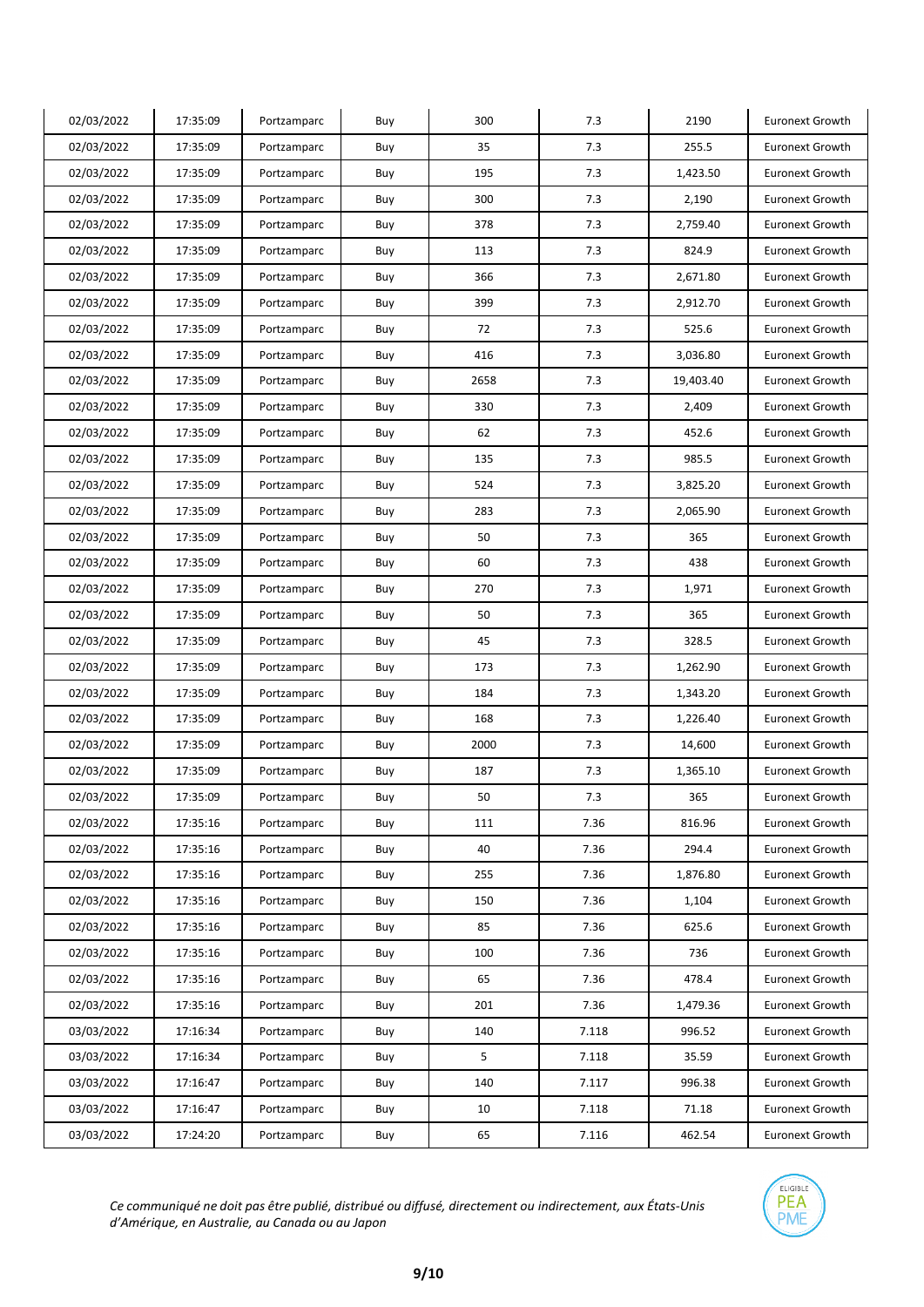| 03/03/2022 | 17:35:16 | Portzamparc | Buy | 450            | 7.36  | 3312      | <b>Euronext Growth</b> |
|------------|----------|-------------|-----|----------------|-------|-----------|------------------------|
| 03/03/2022 | 17:35:16 | Portzamparc | Buy | 129            | 7.36  | 949.44    | <b>Euronext Growth</b> |
| 03/03/2022 | 17:35:16 | Portzamparc | Buy | 60             | 7.36  | 441.6     | <b>Euronext Growth</b> |
| 03/03/2022 | 17:35:16 | Portzamparc | Buy | 300            | 7.36  | 2208      | <b>Euronext Growth</b> |
| 03/03/2022 | 17:35:16 | Portzamparc | Buy | 108            | 7.36  | 794.88    | <b>Euronext Growth</b> |
| 03/03/2022 | 17:35:16 | Portzamparc | Buy | 90             | 7.36  | 662.4     | <b>Euronext Growth</b> |
| 03/03/2022 | 17:35:16 | Portzamparc | Buy | 127            | 7.36  | 934.72    | <b>Euronext Growth</b> |
| 03/03/2022 | 17:35:16 | Portzamparc | Buy | 67             | 7.36  | 493.12    | <b>Euronext Growth</b> |
| 03/03/2022 | 17:35:16 | Portzamparc | Buy | 54             | 7.36  | 397.44    | Euronext Growth        |
| 03/03/2022 | 17:35:16 | Portzamparc | Buy | 111            | 7.36  | 816.96    | <b>Euronext Growth</b> |
| 03/03/2022 | 17:35:16 | Portzamparc | Buy | 49             | 7.36  | 360.64    | <b>Euronext Growth</b> |
| 03/03/2022 | 17:35:16 | Portzamparc | Buy | 206            | 7.36  | 1,516.16  | <b>Euronext Growth</b> |
| 03/03/2022 | 17:35:16 | Portzamparc | Buy | 194            | 7.36  | 1,427.84  | <b>Euronext Growth</b> |
| 03/03/2022 | 17:35:16 | Portzamparc | Buy | 54             | 7.36  | 397.44    | Euronext Growth        |
| 03/03/2022 | 17:35:16 | Portzamparc | Buy | 111            | 7.36  | 816.96    | <b>Euronext Growth</b> |
| 03/03/2022 | 17:35:16 | Portzamparc | Buy | 40             | 7.36  | 294.4     | <b>Euronext Growth</b> |
| 03/03/2022 | 17:35:16 | Portzamparc | Buy | 255            | 7.36  | 1,876.80  | <b>Euronext Growth</b> |
| 03/03/2022 | 17:35:16 | Portzamparc | Buy | 150            | 7.36  | 1,104     | <b>Euronext Growth</b> |
| 03/03/2022 | 17:35:16 | Portzamparc | Buy | 85             | 7.36  | 625.6     | <b>Euronext Growth</b> |
| 03/03/2022 | 17:35:16 | Portzamparc | Buy | 100            | 7.36  | 736       | <b>Euronext Growth</b> |
| 03/03/2022 | 17:35:16 | Portzamparc | Buy | 65             | 7.36  | 478.4     | <b>Euronext Growth</b> |
| 03/03/2022 | 17:35:16 | Portzamparc | Buy | 201            | 7.36  | 1,479.36  | Euronext Growth        |
| 03/03/2022 | 17:35:16 | Portzamparc | Buy | 34             | 7.36  | 250.24    | <b>Euronext Growth</b> |
| 03/03/2022 | 17:35:16 | Portzamparc | Buy | 66             | 7.36  | 485.76    | <b>Euronext Growth</b> |
| 03/03/2022 | 17:35:16 | Portzamparc | Buy | 534            | 7.36  | 3,930.24  | <b>Euronext Growth</b> |
| 03/03/2022 | 17:35:16 | Portzamparc | Buy | 1466           | 7.36  | 10,789.76 | Euronext Growth        |
| 03/03/2022 | 17:35:16 | Portzamparc | Buy | $\overline{2}$ | 7.36  | 14.72     | <b>Euronext Growth</b> |
| 03/03/2022 | 17:35:16 | Portzamparc | Buy | 65             | 7.36  | 478.4     | <b>Euronext Growth</b> |
| 03/03/2022 | 17:35:16 | Portzamparc | Buy | 141            | 7.36  | 1,037.76  | Euronext Growth        |
| 03/03/2022 | 17:35:16 | Portzamparc | Buy | 20             | 7.36  | 147.2     | <b>Euronext Growth</b> |
| 03/03/2022 | 17:35:16 | Portzamparc | Buy | 48             | 7.36  | 353.28    | Euronext Growth        |
| 03/03/2022 | 17:16:34 | Portzamparc | Buy | 140            | 7.118 | 996.52    | Euronext Growth        |
| 03/03/2022 | 17:16:34 | Portzamparc | Buy | 5              | 7.118 | 35.59     | Euronext Growth        |
| 03/03/2022 | 17:16:47 | Portzamparc | Buy | 140            | 7.117 | 996.38    | Euronext Growth        |
| 03/03/2022 | 17:16:47 | Portzamparc | Buy | 10             | 7.118 | 71.18     | <b>Euronext Growth</b> |
| 03/03/2022 | 17:24:20 | Portzamparc | Buy | 65             | 7.116 | 462.54    | Euronext Growth        |
| 03/03/2022 | 17:35:16 | Portzamparc | Buy | 450            | 7.36  | 3312      | Euronext Growth        |
| 03/03/2022 | 17:35:16 | Portzamparc | Buy | 129            | 7.36  | 949.44    | Euronext Growth        |
| 03/03/2022 | 17:35:16 | Portzamparc | Buy | 60             | 7.36  | 441.6     | Euronext Growth        |
| 03/03/2022 | 17:35:16 | Portzamparc | Buy | 300            | 7.36  | 2,208     | <b>Euronext Growth</b> |

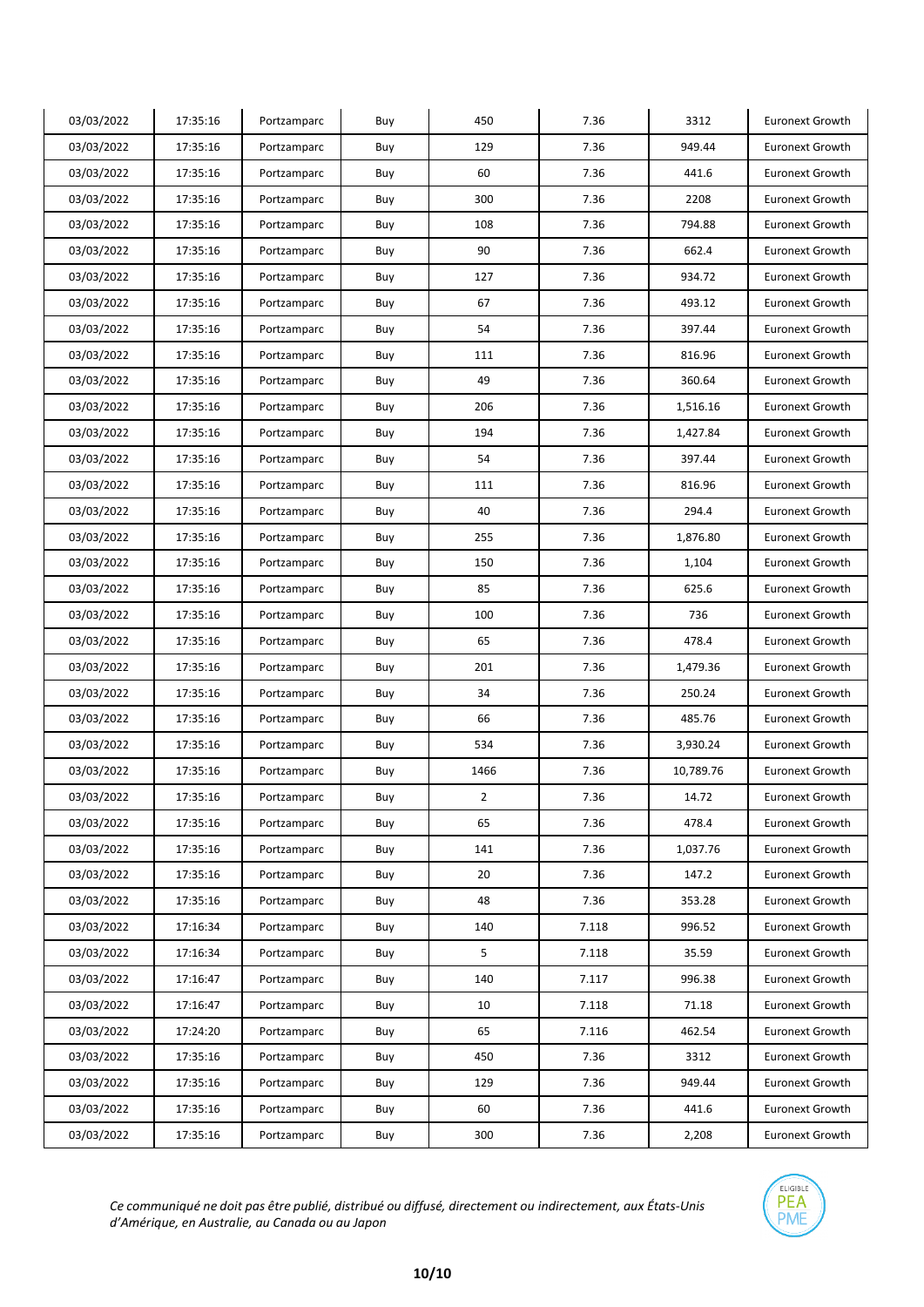| 03/03/2022 | 17:35:16 | Portzamparc | Buy | 108            | 7.36 | 794.88    | <b>Euronext Growth</b> |
|------------|----------|-------------|-----|----------------|------|-----------|------------------------|
| 03/03/2022 | 17:35:16 | Portzamparc | Buy | 90             | 7.36 | 662.4     | <b>Euronext Growth</b> |
| 03/03/2022 | 17:35:16 | Portzamparc | Buy | 127            | 7.36 | 934.72    | <b>Euronext Growth</b> |
| 03/03/2022 | 17:35:16 | Portzamparc | Buy | 67             | 7.36 | 493.12    | <b>Euronext Growth</b> |
| 03/03/2022 | 17:35:16 | Portzamparc | Buy | 54             | 7.36 | 397.44    | <b>Euronext Growth</b> |
| 03/03/2022 | 17:35:16 | Portzamparc | Buy | 111            | 7.36 | 816.96    | <b>Euronext Growth</b> |
| 03/03/2022 | 17:35:16 | Portzamparc | Buy | 49             | 7.36 | 360.64    | <b>Euronext Growth</b> |
| 03/03/2022 | 17:35:16 | Portzamparc | Buy | 206            | 7.36 | 1,516.16  | <b>Euronext Growth</b> |
| 03/03/2022 | 17:35:16 | Portzamparc | Buy | 194            | 7.36 | 1,427.84  | <b>Euronext Growth</b> |
| 03/03/2022 | 17:35:16 | Portzamparc | Buy | 54             | 7.36 | 397.44    | <b>Euronext Growth</b> |
| 03/03/2022 | 17:35:16 | Portzamparc | Buy | 34             | 7.36 | 250.24    | <b>Euronext Growth</b> |
| 03/03/2022 | 17:35:16 | Portzamparc | Buy | 66             | 7.36 | 485.76    | <b>Euronext Growth</b> |
| 03/03/2022 | 17:35:16 | Portzamparc | Buy | 534            | 7.36 | 3,930.24  | <b>Euronext Growth</b> |
| 03/03/2022 | 17:35:16 | Portzamparc | Buy | 1466           | 7.36 | 10,789.76 | <b>Euronext Growth</b> |
| 03/03/2022 | 17:35:16 | Portzamparc | Buy | $\overline{2}$ | 7.36 | 14.72     | <b>Euronext Growth</b> |
| 03/03/2022 | 17:35:16 | Portzamparc | Buy | 65             | 7.36 | 478.4     | <b>Euronext Growth</b> |
| 03/03/2022 | 17:35:16 | Portzamparc | Buy | 141            | 7.36 | 1,037.76  | <b>Euronext Growth</b> |
| 03/03/2022 | 17:35:16 | Portzamparc | Buy | 20             | 7.36 | 147.20    | <b>Euronext Growth</b> |
| 03/03/2022 | 17:35:16 | Portzamparc | Buy | 48             | 7.36 | 353.28    | <b>Euronext Growth</b> |
| 04/03/2022 | 17:35:15 | Portzamparc | Buy | 50             | 7.42 | 371.00    | <b>Euronext Growth</b> |
| 04/03/2022 | 17:35:15 | Portzamparc | Buy | 1000           | 7.42 | 7,420.00  | <b>Euronext Growth</b> |
| 04/03/2022 | 17:35:15 | Portzamparc | Buy | 916            | 7.42 | 6,796.72  | <b>Euronext Growth</b> |
| 04/03/2022 | 17:35:15 | Portzamparc | Buy | 25             | 7.42 | 185.50    | <b>Euronext Growth</b> |
| 04/03/2022 | 17:35:15 | Portzamparc | Buy | $\overline{7}$ | 7.42 | 51.94     | <b>Euronext Growth</b> |
| 04/03/2022 | 17:35:15 | Portzamparc | Buy | 100            | 7.42 | 742.00    | <b>Euronext Growth</b> |
| 04/03/2022 | 17:35:15 | Portzamparc | Buy | 2400           | 7.42 | 17,808.00 | <b>Euronext Growth</b> |
| 04/03/2022 | 17:35:15 | Portzamparc | Buy | 202            | 7.42 | 1,498.84  | <b>Euronext Growth</b> |
| 04/03/2022 | 17:35:15 | Portzamparc | Buy | 90             | 7.42 | 667.80    | <b>Euronext Growth</b> |
| 04/03/2022 | 17:35:15 | Portzamparc | Buy | 180            | 7.42 | 1,335.60  | Euronext Growth        |
| 04/03/2022 | 17:35:15 | Portzamparc | Buy | 40             | 7.42 | 296.80    | Euronext Growth        |
| 04/03/2022 | 17:35:15 | Portzamparc | Buy | 3999           | 7.42 | 29,672.58 | Euronext Growth        |
| 04/03/2022 | 17:35:15 | Portzamparc | Buy | $\mathbf{1}$   | 7.42 | 7.42      | <b>Euronext Growth</b> |
| 04/03/2022 | 17:35:15 | Portzamparc | Buy | 250            | 7.42 | 1,855.00  | <b>Euronext Growth</b> |
| 04/03/2022 | 17:35:15 | Portzamparc | Buy | 80             | 7.42 | 593.60    | <b>Euronext Growth</b> |
| 04/03/2022 | 17:35:15 | Portzamparc | Buy | 300            | 7.42 | 2,226.00  | <b>Euronext Growth</b> |
| 04/03/2022 | 17:35:15 | Portzamparc | Buy | 678            | 7.42 | 5,030.76  | Euronext Growth        |
| 04/03/2022 | 17:35:15 | Portzamparc | Buy | 300            | 7.42 | 2,226.00  | <b>Euronext Growth</b> |
| 04/03/2022 | 17:35:15 | Portzamparc | Buy | 400            | 7.42 | 2,968.00  | Euronext Growth        |
| 04/03/2022 | 17:35:15 | Portzamparc | Buy | 400            | 7.42 | 2,968.00  | Euronext Growth        |
| 04/03/2022 | 17:35:15 | Portzamparc | Buy | 665            | 7.42 | 4,934.30  | <b>Euronext Growth</b> |